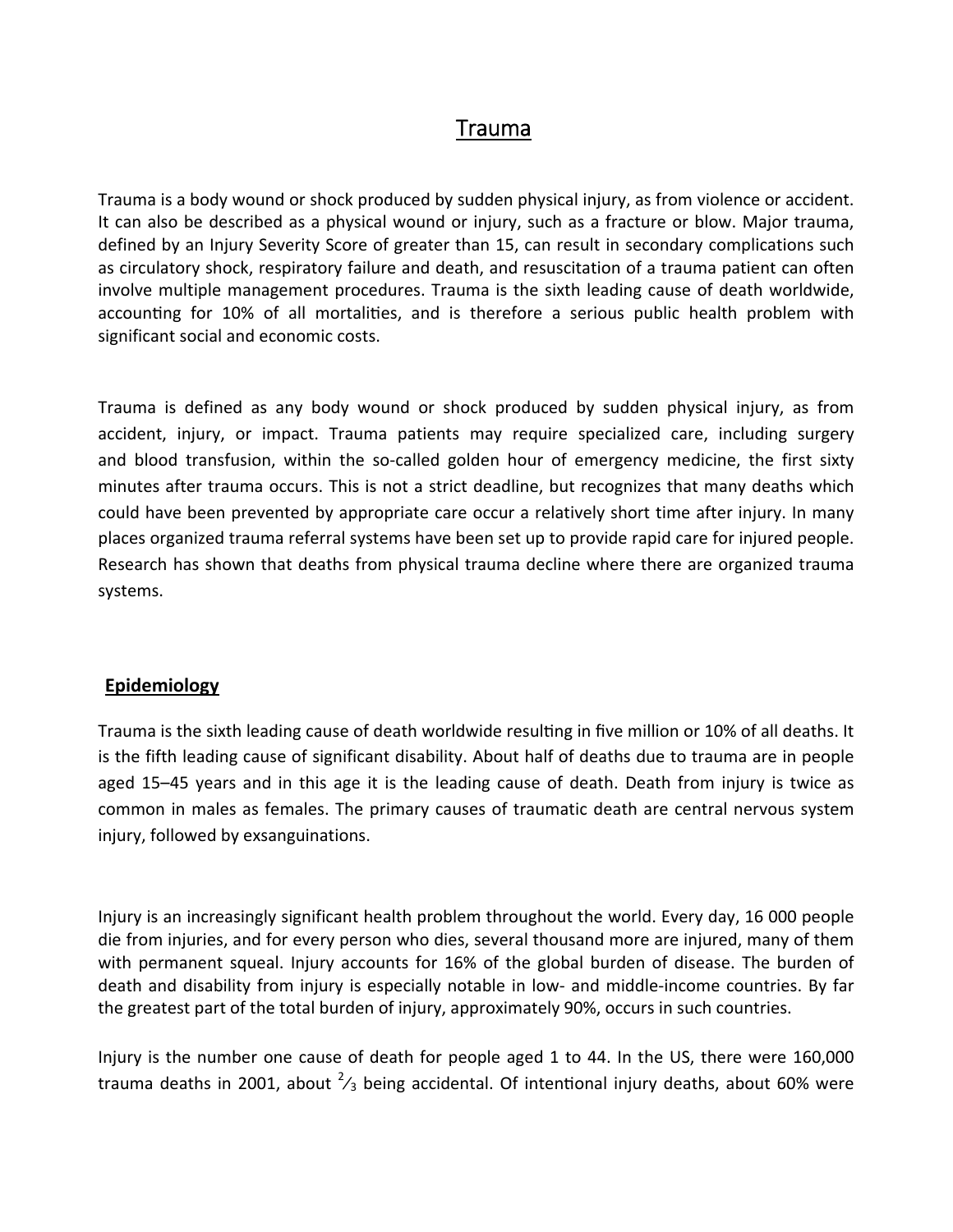due to self-harm. In addition to deaths, injury results in about 40 million emergency department visits annually.

## **Etiology and Pathophysiology**

Of the myriad ways people are injured, most can be categorized as blunt or penetrating. Blunt injury involves a forceful impact (eg, blow, kick, strike with object, fall, motor vehicle collision, blast). Penetrating injury involves breach of the skin by an object (eg, knife, broken glass) or projectile (eg, bullet, shrapnel from explosion).

Other injury types include thermal and chemical burns, toxic inhalations or ingestions, and radiation injury. These and other specific injuries (eg, fractures, dislocations, and sprains) spinal cord injury, head injury.

All injuries, by definition, produce direct tissue damage, the nature and extent depending on the anatomic site, mechanism, and intensity of trauma. Severe direct tissue damage (eg, to the heart, brain, spinal cord) is responsible for most immediate trauma deaths.

Patients surviving the initial insult may develop indirect injury effects. Disruption of blood vessels produces hemorrhage, which may be external (and hence visible) or internal, either confined within an organ as a contusion or hematoma, or as free hemorrhage into a body compartment (eg, peritoneal cavity, thorax). Small amounts of hemorrhage (ie, < 10% of blood volume) are tolerated well by most patients. Larger amounts cause progressive declines in BP and organ perfusion leading to cellular dysfunction, organ failure, and eventually death. Hemorrhagic shock causes most short-term (ie, within hours) deaths, and multiple organ failure from prolonged shock causes many of the near-term (ie, first 14 days) deaths. Additional near-term deaths result from infection because of disruption of normal anatomic barriers.

## **Bruise Treatment:**

#### *Pharmacological treatment*

- Analgesics or NSAIDs may be taken for pain
- Topical anti-thrombotic or anti-inflammatory therapy treatment